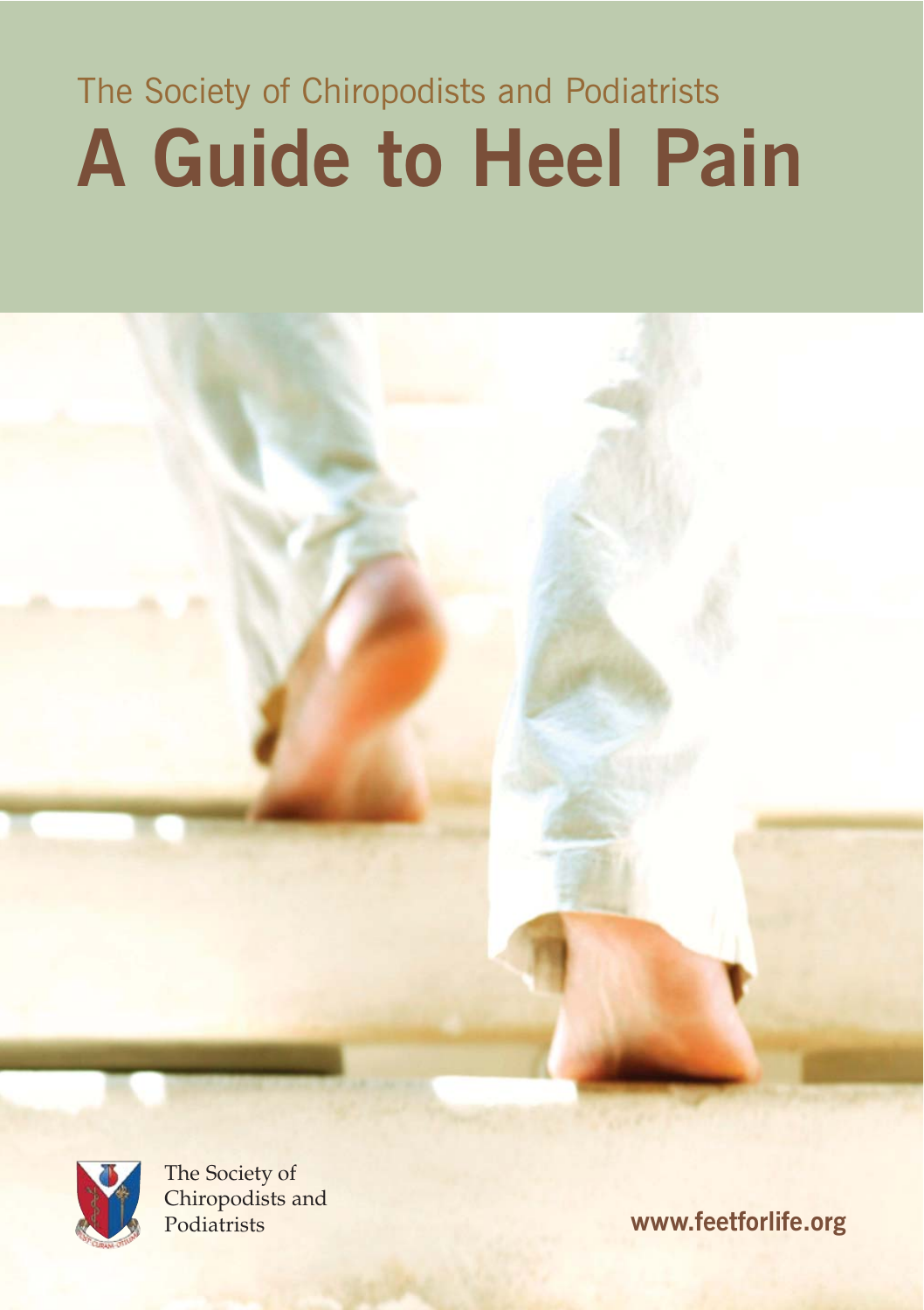Heel pain may be caused by a number of different problems; for effective treatment you need to know the cause.

#### **Why do people get heel pain?**

The heel is a highly specialised part of the body designed to absorb the shock of walking and running. When walking the stresses placed on your feet can be  $1\frac{1}{4}$  times your body weight and, during your lifetime, you could walk the equivalent of four times around the world. These stresses can increase to 23 /4 times body weight when running. It is therefore not surprising that heel pain is a common occurrence.



Although most heel pain tends to be caused by mechanical injury, as a result of small but repetitive injuries that occur at a rate faster than the body can heal them. There are times when it can be caused by injuries to the lower back or diseases such as inflammatory joint conditions.

# **If I experience heel pain what should I do?**

If you experience heel pain, you could follow the simple self-care measures shown in the brown box. However, if the pain persists longer than 3 weeks and it is affecting you, it may be appropriate to seek professional advice. This is necessary, as there are many types of heel pain, each with different causes and sometimes requiring quite different forms of treatment.

#### **www.feetforlife.org**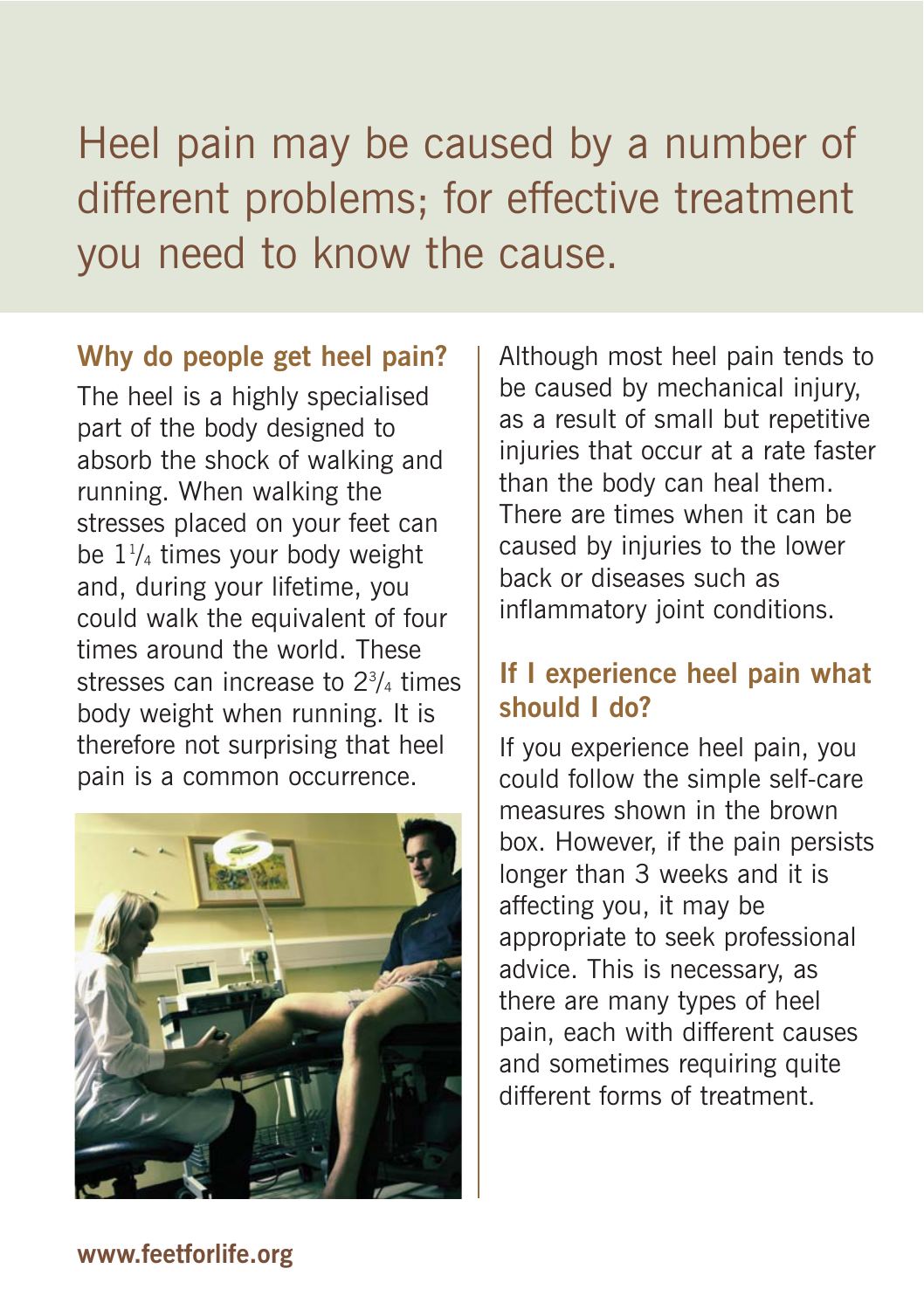

## **Who should I see if I have heel pain?**

To ensure that you receive the right treatment, you need to see someone who specialises in heel pain. Podiatrists or Chiropodists, as part of their training, specialise in heel pain, its cause and treatment. They will also be able to determine if the pain is being caused by problems elsewhere in the body, for example back pain. To locate podiatrists in your area please see the back page of this leaflet.

## **What could cause heel pain?**

The following are some of the more common types of heel pain. This list however, is not exhaustive but may help you appreciate the complexity of heel pain and why specialist advice can be helpful.

### **Plantar Fasciitis**

## (sometimes called plantar fasciosis)

Probably the most common cause of pain in the heel results from damage to the tissue band (fascia) connecting the heel bone to the base of the toes. It tends to be painful when you take your first steps after resting and especially when getting out of bed in the morning. Most often associated with middle age, however, it can occur in all ages.

Treatment will involve special stretching exercises and, if appropriate, shoe inserts designed to alter foot function which will reduce the tension within (and thereby injury to) the plantar fascia. Soft heel cushions rarely help plantar fasciitis. Unfortunately it can be a difficult condition to treat and sometimes it may be necessary to also consider medication.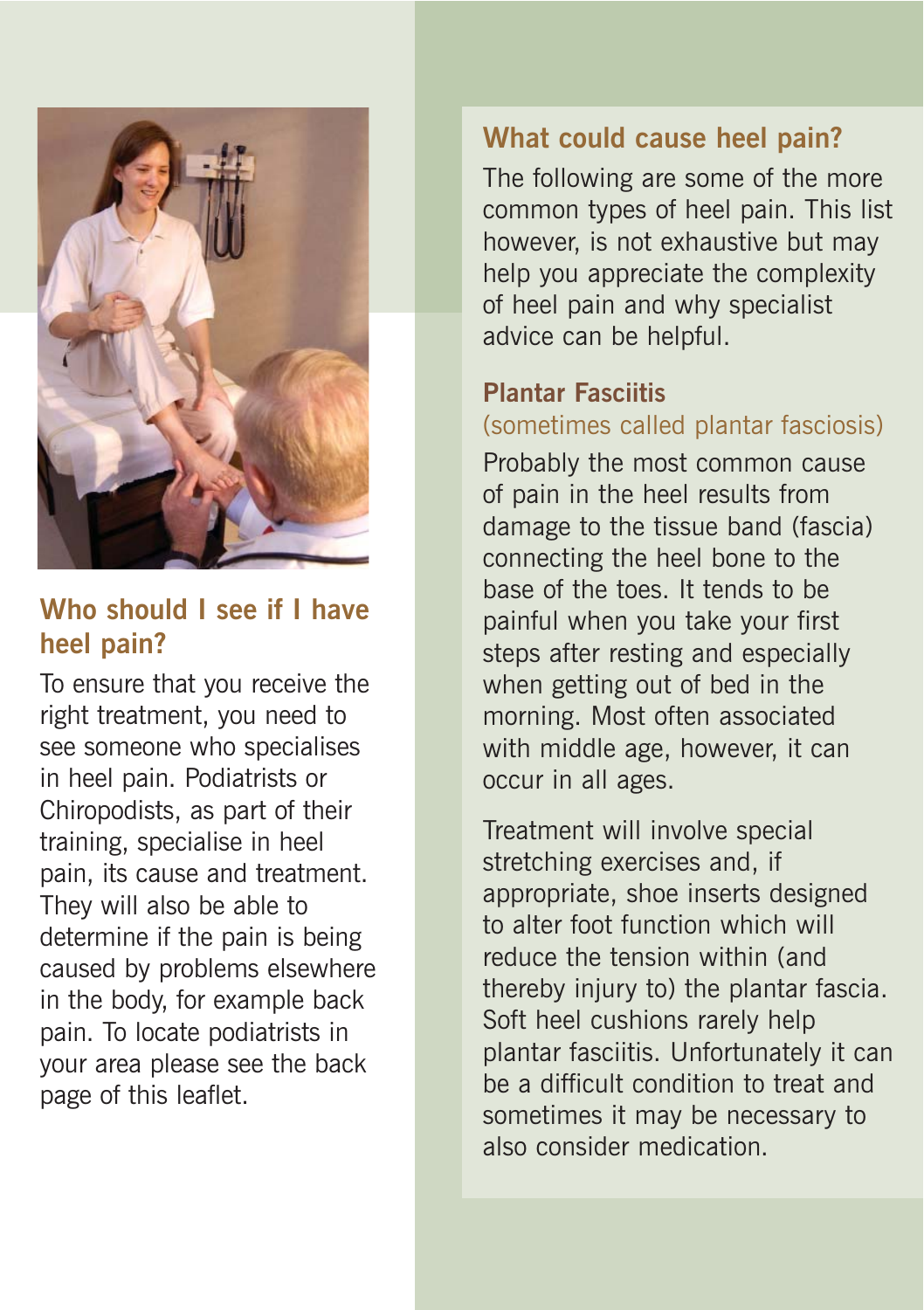#### **Tarsal Tunnel Syndrome**

This sometimes feels like a burning sensation and at other times a tingling sensation underneath the heel and in the arch of the foot. Occasionally there can be loss of sensation on the bottom of the foot. It is caused by compression of the tibial nerve as it passes the inside of the ankle and tapping of the nerve will stimulate the symptoms known as Tinel's sign. Special shoe inserts can reduce the pressures on the nerve and may be appropriate for certain foot types. On other occasions local injections of medication to the area where the tibial nerve is inflamed may be necessary.

## **Calcaneal Bursitis**

An inflammation of a bursa (a fluid filled fibrous sac) under the heel bone. Typically the pain is more to the centre of the heel than that which is experienced with plantar fasciitis and significantly it worsens during the day. Medication and ultrasound can give relief but for long-term relief a shoe insert may be necessary.

## **Chronic Inflammation of the Heel Pad**

Caused by a heavy heel strike or sometimes a reduction in the thickness of the heel pad, this can give rise to a dull ache in the heel when standing and walking that increases during the day. A soft heel cushion can help.



#### **Stress Fracture**

Can occur following injury, for example falling from a height. If this is suspected an X-ray would be required to confirm diagnosis and determine the extent of the injury and therefore treatment protocol.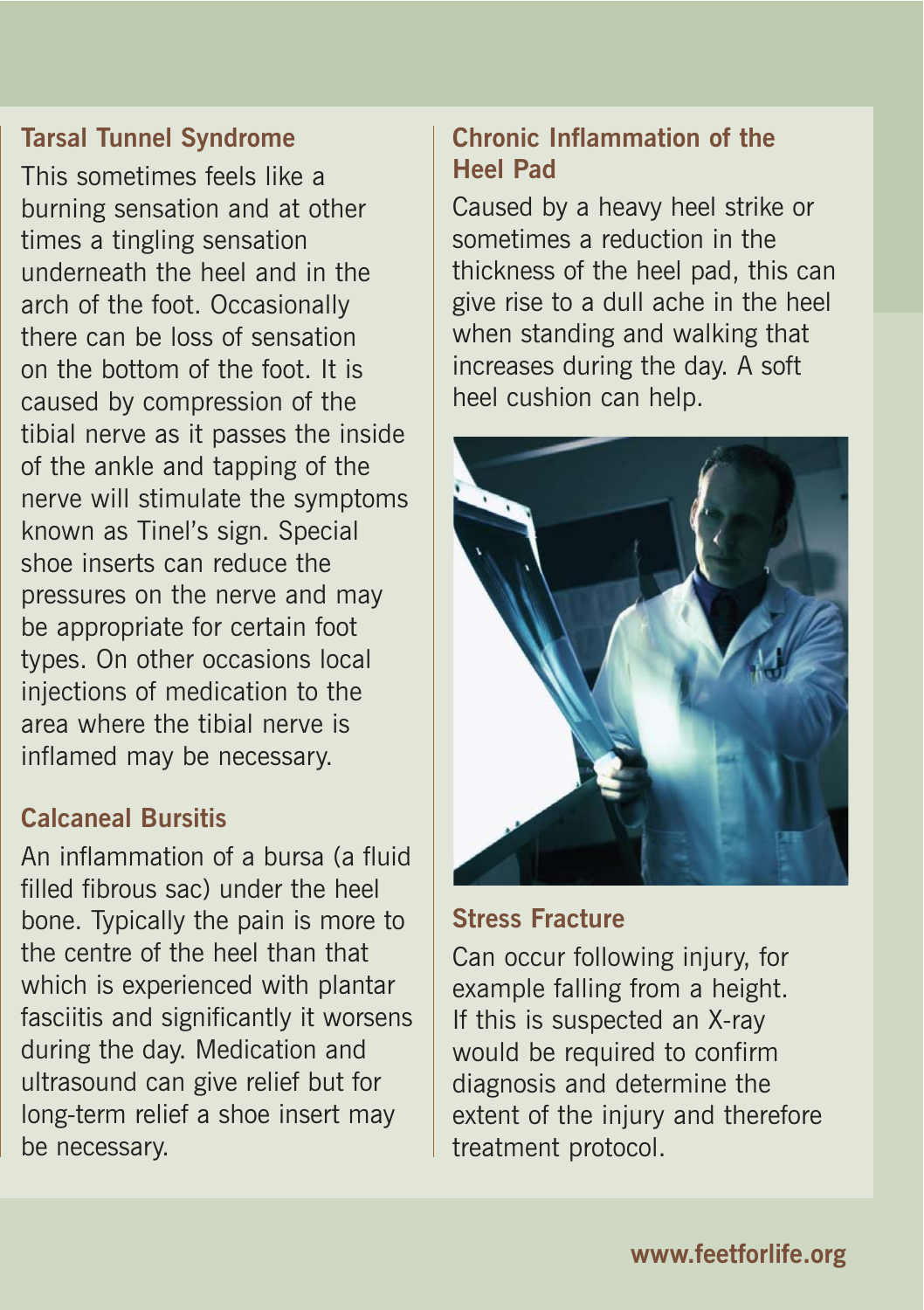#### **Severs Disease**

This condition affects young children, normally between the ages of 8 and 12. It occurs when part of the heel bone suffers a temporary loss of blood supply, and as a result the bone dies only to reform when the blood supply is later restored. It is a condition known as osteochondrosis that can occur in growing bones, and one that fortunately is self-limiting, but can be painful at the time.

### **Achilles Tendonosis**

This can occur where the Achilles tendon is placed under more tension than it is able to cope with and so as a result small tears develop. These then

become a source of further injury and gradually a swelling may develop within the tendon this is called Achilles tendonosis (sometimes inappropriately referred to as tendonitis). Treatment will involve special exercises that strengthen the tendon and temporarily increasing the height of the heel with an insole.

Other forms of pain associated with the Achilles tendon include paratendonitis (involving tissues surrounding the tendon) and Achilles enthesis (inflammation of the insertion of the tendon to the heel). Once again differentiating between these conditions is important, as each requires slightly different treatments.

#### **Simple self-care measures that can sometimes help with heel pain**

- If the pain is associated with a particular shoe, avoid wearing those shoes for a while
- •Avoid walking on hard ground
- •Rest if possible, or maybe do not walk so fast
- •Wear a slightly raised heel, only 6-10mm higher than normally worn
- •Use a heel cushion to reduce the pressures on your heel when walking – most chemists will stock these

If the pain persists for more than three weeks consider seeking professional advice. It maybe more than a temporary injury.